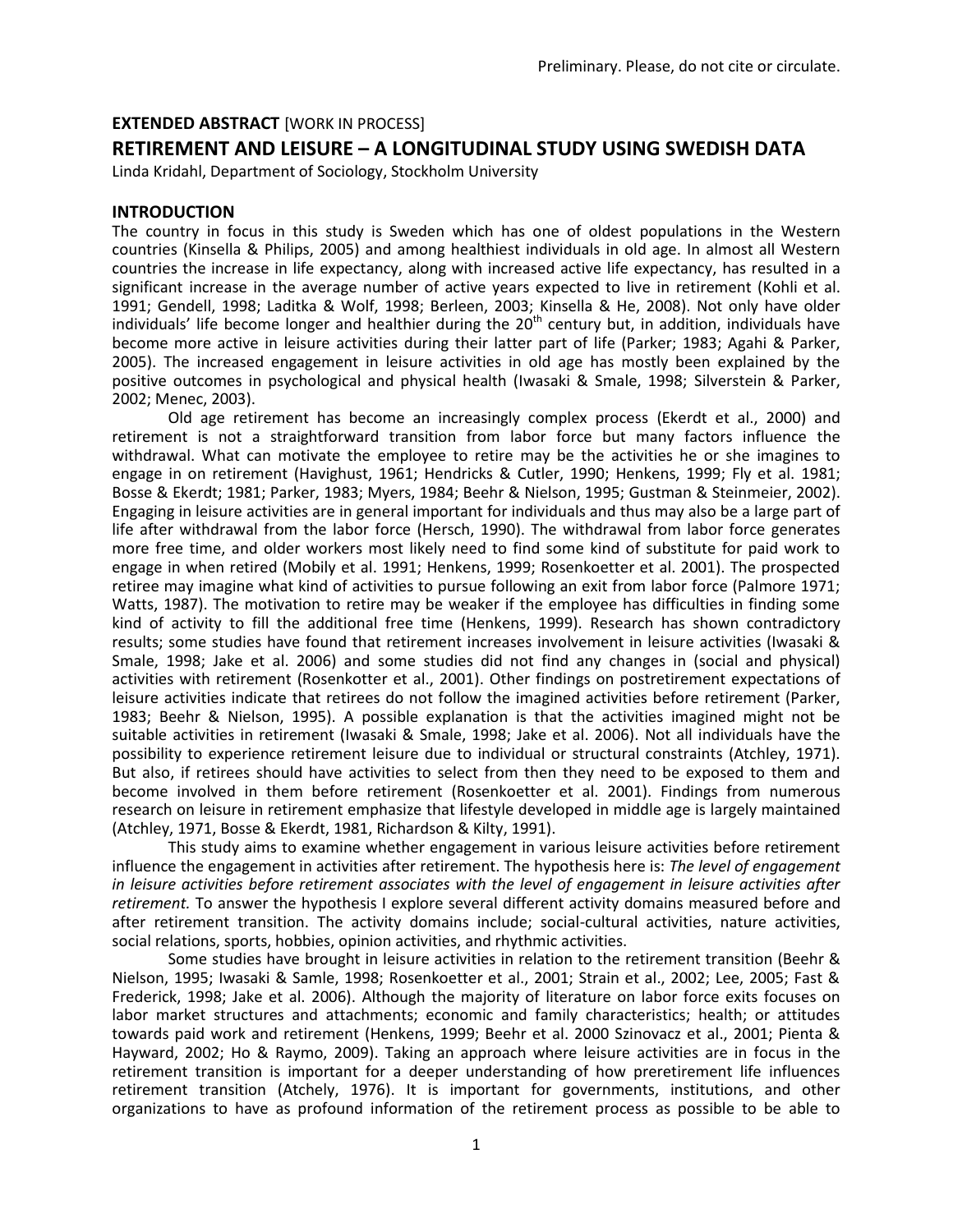allocate resources. Especially since the old age pension system today is flexible to the extent that it allows for individual planning. It is also important for governments to know how retirees spend their time to be able to support their activities (Kraus, 1984). Engaging in leisure activities can be seen from a dichotomous view point; individuals either are inactive in leisure activities and thus isolated from the society, or they are active and thus part of the social world (Kaplan, 1975). When individuals retire they do not necessary have disabilities or other dysfunctions that unable them to work or be active in other ways. Instead healthy and energetic retirees may contribute to the labor force by participating in projects or part-time jobs, or engage in social activities. By participating in such activities, retirees can continue to use their knowledge, feel valuable, increase life quality and contribute to the society. Also, since engaging in activities in old age has a positive effect on health problems (Silverstein & Parker, 2002), being active in old age decreases the costs for elderly medical care, social services and long-term care

The data used here is the longitudinal survey data Swedish Level of Living Survey (SLLS). The original sample in SLLS is a national representation of the Swedish population (www.sofi.su.se). The unique characteristic of the present study lay in its opportunity to explore retirement in relation to activities using Swedish longitudinal survey data where both men and women are proportionally included. This study contributes to the field of research by exploring what happens with the engagement in leisure activities over time by comparing reported engagement in leisure activities the years before retirement and years after retirement. Further, Sweden is an exceptional country to study due to its historically high proportion of men and women's participation in the labor market and high proportion of men and women receiving pension benefits. The Swedish pension system has since its establishment in 1913 covered both men and women. What is also unique for this study is that the data covers a period with two different pensions systems.

## **DATA AND METHODS**

 $\overline{\phantom{a}}$ 

The data used in this study is a sample drawn from three waves from the longitudinal Swedish Level of Living Survey (SLLS); 1981, 1991 and 2000<sup>1</sup> (www.sofi.su.se). The selected sample contains information on 699 retired individuals, whereof 337 are men and 362 are women. The individuals are born between 1917 and 1940 and retired during 1980 to 2000. Before 1976 the mandatory retirement age in Sweden was 67 but in 1976 it was lowered to 65. After the pension reform in 1999, the mandatory retirement age was replaced by a flexible retirement age from age of 61 with no upper age limit (Palme & Svensson, 2004).

In this study there is totally 16 items on activities. The activities are as follow; fishing, hunting, gardening, going to cinema, going to theatre, eating out at restaurants, dancing, reading books, having hobbies, exercising and sports, music (e.g. playing instrument or singing in a choir), study circle, visiting relatives and friends, be visited by relatives and friends, being politically active and being active in church activities. These activities are of various characteristics and cover several different activity domains. Some of the activities are more specified and some are more of an 'umbrella concept' for various activities. Respondents were supposed to answer at what frequency they engaged in each activity by answering *no, never* (coded here as 0) *yes, sometimes* (coded here as 1) or *yes, often* (coded here as 2). Factor analysis was used to identify structures of activities to be able to create indexes on which both the outcome variables and main independent variables are based on. On the basis of the results from the factor analysis, I found evidence for six underlying factors, or so-called activity domains (see Table 1).

 $^1$  I intend to add to the analysis wave 2010 when it will be first available during 2013.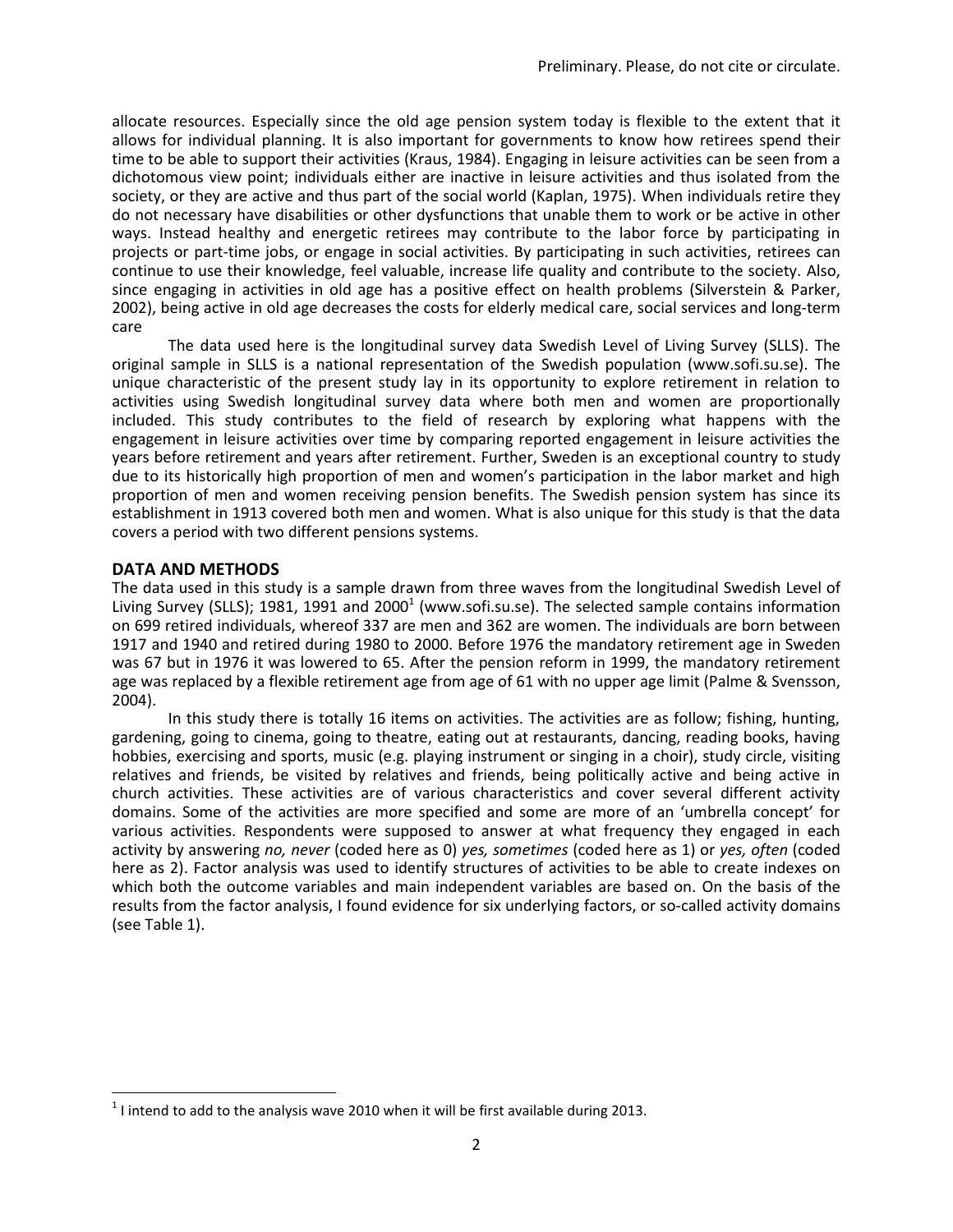| Factor 1<br>Social-cultural<br>activities | Factor 2<br>Fishing & hunting | Factor 3<br>Social relationships              | <b>Factor 4</b><br>Opinion activities | Factor 5<br><b>Rhythmic activities</b> | Factor 6<br>Sports & other<br>activities |  |
|-------------------------------------------|-------------------------------|-----------------------------------------------|---------------------------------------|----------------------------------------|------------------------------------------|--|
| Cinema                                    | Fishing                       | Visiting<br>Study circle<br>friends/relatives |                                       | <b>Music</b>                           | Gardening                                |  |
| Theatre                                   | Hunting                       | Friends/relatives<br>visiting                 | Church activity                       | Dancing                                | <b>Hobbies</b>                           |  |
| Restaurants                               |                               |                                               | Political activity                    |                                        | Sports                                   |  |
| Reading books                             |                               |                                               |                                       |                                        |                                          |  |

#### **TABLE 1.** FACTOR STRUCTURE OF ACTIVITIES – BASED ON THE ROTATED FACTOR MATRIX

Using the activities within each activity domain I summarized the activities and created six index variables ranging from 0 to 8, 0 to 6 and 0 to 4 depending on how many activities were summarized in each activity domain. Thereafter the index variables were categorized into three categories; *never, sometimes* and *often*.

I use multinomial logistic regression and estimate six models for each activity domain. In all models, health, demographic and labor characteristics of the individuals are included.

### *PRELIMINARY RESULTS* **FROM THE MULITINOMINAL LOGISTIC REGRESSION**

In Table 7 below the relative risk ratios (rrr) for the effects of each activity domain engaged in before retirement on the engagement in the same activity domains when retired are presented (control variables excluded from presentation). When interpreting the relative risk ratios (rrr) for the effect of each activity domain before retirement on the activity domains after retirement, the baseline category is at all times the middle category *sometimes,* i.e. individuals sometimes engage in the activity domain when retired*.*

**TABEL 2.** EFFECTS OF ACTIVITY DOMAINS BEFORE RETIREMENT ON ACTIVITY DOMAINS AFTER RETIREMENT. MULTINOMINAL LOGISTIC REGRESSION, RELATIVE RISK RATIOS. BASELINE CATEGORY *SOMETIMES.* N=699.

|                                                                                                                                                                                                             |                        | Model 1                                        |              | Model 2                               |              | Model 3                                  |              | Model 4                                          |              | <b>Model 5</b>                          |         | Model 6                                          |              |
|-------------------------------------------------------------------------------------------------------------------------------------------------------------------------------------------------------------|------------------------|------------------------------------------------|--------------|---------------------------------------|--------------|------------------------------------------|--------------|--------------------------------------------------|--------------|-----------------------------------------|---------|--------------------------------------------------|--------------|
|                                                                                                                                                                                                             |                        | Social-cultural activities<br>after retirement |              | Fishing & hunting<br>after retirement |              | Social relationships<br>after retirement |              | Sports & other<br>activities after<br>retirement |              | Rhythmic activities<br>after retirement |         | Sports & other<br>activities after<br>retirement |              |
|                                                                                                                                                                                                             |                        | <b>Never</b>                                   | Often        | Never                                 | Often        | Never                                    | Often        | Never                                            | Often        | Never                                   | Often   | Never                                            | Often        |
| Factor 1                                                                                                                                                                                                    | Never                  | $6.77***$                                      | 1,06         |                                       |              |                                          |              |                                                  |              |                                         |         |                                                  |              |
| Social-cultural activities<br>before retirement                                                                                                                                                             | Sometimes <sup>1</sup> | $\mathbf{1}$                                   | $\mathbf{1}$ |                                       |              |                                          |              |                                                  |              |                                         |         |                                                  |              |
|                                                                                                                                                                                                             | Often                  | $0,43 +$                                       | $2,98***$    |                                       |              |                                          |              |                                                  |              |                                         |         |                                                  |              |
|                                                                                                                                                                                                             |                        |                                                |              |                                       |              |                                          |              |                                                  |              |                                         |         |                                                  |              |
| Factor 2<br>Fishing & hunting before<br>retirement                                                                                                                                                          | Never                  |                                                |              | $2,05***$                             | $0,29***$    |                                          |              |                                                  |              |                                         |         |                                                  |              |
|                                                                                                                                                                                                             | Sometimes <sup>1</sup> |                                                |              | $\mathbf{1}$                          | $\mathbf{1}$ |                                          |              |                                                  |              |                                         |         |                                                  |              |
|                                                                                                                                                                                                             | Often                  |                                                |              | $0,36$ **                             | $4,71**$     |                                          |              |                                                  |              |                                         |         |                                                  |              |
|                                                                                                                                                                                                             |                        |                                                |              |                                       |              |                                          |              |                                                  |              |                                         |         |                                                  |              |
| Factor 3<br>Social relationships<br>before retirement                                                                                                                                                       | Never                  |                                                |              |                                       |              | $12,20***$                               | 1,17         |                                                  |              |                                         |         |                                                  |              |
|                                                                                                                                                                                                             | Sometimes <sup>1</sup> |                                                |              |                                       |              | $\mathbf{1}$                             | $\mathbf{1}$ |                                                  |              |                                         |         |                                                  |              |
|                                                                                                                                                                                                             | Often                  |                                                |              |                                       |              | 0,77                                     | $1,92***$    |                                                  |              |                                         |         |                                                  |              |
| Factor 4                                                                                                                                                                                                    | Never                  |                                                |              |                                       |              |                                          |              | 1,22                                             | 0,83         |                                         |         |                                                  |              |
| Opinion activities                                                                                                                                                                                          | Sometimes <sup>1</sup> |                                                |              |                                       |              |                                          |              | $\mathbf{1}$                                     | $\mathbf{1}$ |                                         |         |                                                  |              |
| before retirement                                                                                                                                                                                           | Often                  |                                                |              |                                       |              |                                          |              | 1,52                                             | 1,21         |                                         |         |                                                  |              |
|                                                                                                                                                                                                             |                        |                                                |              |                                       |              |                                          |              |                                                  |              |                                         |         |                                                  |              |
| Factor 5<br>Rhythmic activities<br>before retirement                                                                                                                                                        | Never                  |                                                |              |                                       |              |                                          |              |                                                  |              | $5,81***$                               | $3,25*$ |                                                  |              |
|                                                                                                                                                                                                             | Sometimes <sup>1</sup> |                                                |              |                                       |              |                                          |              |                                                  |              | $\mathbf{1}$                            | 1,00    |                                                  |              |
|                                                                                                                                                                                                             | Often                  |                                                |              |                                       |              |                                          |              |                                                  |              | 0,75                                    | $5,78*$ |                                                  |              |
|                                                                                                                                                                                                             |                        |                                                |              |                                       |              |                                          |              |                                                  |              |                                         |         |                                                  |              |
| Factor 6<br>Sports & other activities<br>before retirement                                                                                                                                                  | Never                  |                                                |              |                                       |              |                                          |              |                                                  |              |                                         |         | $5,23***$                                        | 0,79         |
|                                                                                                                                                                                                             | Sometimes <sup>1</sup> |                                                |              |                                       |              |                                          |              |                                                  |              |                                         |         | $\mathbf{1}$                                     | $\mathbf{1}$ |
|                                                                                                                                                                                                             | Often                  |                                                |              |                                       |              |                                          |              |                                                  |              |                                         |         | 1,24                                             | $1,72$ **    |
| Significance levels + = <0.1;* = <0.05; ** = <0.01; *** = <0.001                                                                                                                                            |                        |                                                |              |                                       |              |                                          |              |                                                  |              |                                         |         |                                                  |              |
|                                                                                                                                                                                                             |                        |                                                |              |                                       |              |                                          |              |                                                  |              |                                         |         |                                                  |              |
| Reference category.<br>Models controlled for: gender, birth year, age of retirement, children, last employment before retirement, place of residence, civil status, psychological well-being and movability |                        |                                                |              |                                       |              |                                          |              |                                                  |              |                                         |         |                                                  |              |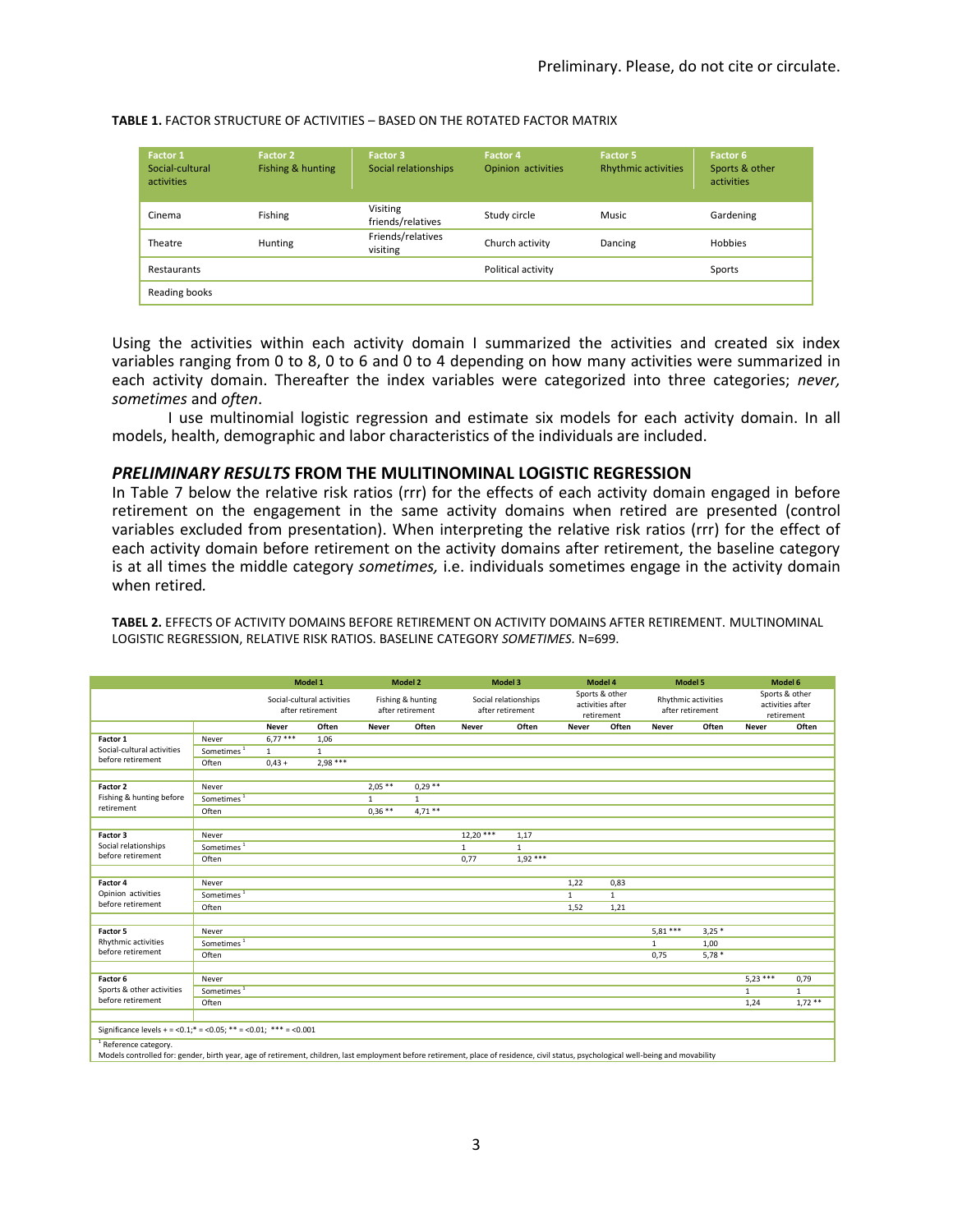The preliminary results from the first multinomial logistics model presented in Table 2 above indicate that for individuals to engage in social-cultural activities after retirement they must engage often in the activities before retirement (rrr=2.98) otherwise they are more likely to never engage or to decrease the engagement after retirement (rrr=6.77 and rrr=0.43). In Model 2 *Fishing and hunting after retirement* is the outcome. Is in the previous model, the results indicate that fishing and hunting are not activities individuals engage in when retired if they are not exposed to them before retirement. The results show that individuals who never engage in those activities more likely to never to engage in fishing and hunting after retirement (rrr=2.05) and also it is those individuals who are much less likely to initiate engagement in them often when retired (rrr=0.29). Instead, individuals who engage sometimes in fishing and hunting before retirement increase their engagement after retirement. Similar results are found for individuals who often engage in fishing and hunting before retirement; these individuals are less likely to end their engagement when retired (rrr=0.36). Instead they continue to have high engagement after retirement (rrr=4.71).

In Model 3 I test whether *Social relationships before retirement* can help to explain *Social relationships after retirement*. The results indicate that they do. Individuals who never meet with relatives and friends before retirement are more likely to continue the same pattern after retirement than for individuals who meet relatives and friends occasionally to decrease their engagement (rrr=12.20). The effect of *often* engagement in social relationships before retirement was not significant in this model. A reason for that is probably that only a few individuals actually decreased their social relationships after retirement that much. However, individuals who often engaged in social relationships before retirement are more likely to continue the same pattern after retirement (rrr=1.92). The effects of *Opinion activities before retirement* was not significant in any of the categories and the lack of significant results suggest that *Opinion activities before retirement* may not be important for engaging in *Opinion activities after retirement*.

Continuing to Model 5, the results from Model 5 are somewhat contradictory. On one hand individuals who never engage in rhythmic activities before retirement continue the same pattern of engagement after retirement (rrr=5.81), but on the other hand those individuals are more likely to increase their engagement compared to individuals who sometimes engaged in rhythmic activities before retirement (rrr=3.25). This suggest that this activity domain before is not the predominant factor that influence rhythmic activities after retirement. Regarding the effect of engagement in *Sports and other activities* (hobbies and gardening) before retirement on engagement in *Sports and other activities after retirements*, presented in Model 6, the results indicate that individuals who never engaged in sports and other activities before retirement do not initiate engagement in these activities when retired (rrr=5.23). Similarly it can be concluded that individuals who frequently engaged in sports and other activities continued to engage frequently after retirement (rrr=1.72).

Summarizing, the patterns in this study indicate that engaging often in activities before retirement in almost all activity domains is significantly associated with continuing the same pattern of engagement when retired. The same pattern is to be found for never engaging in any of the activity domains. The preliminary results follow previous research on maintaining activity levels from middle age into old age (e.g. Atchley, 1971; Rosenkoetter et al. 2001). Constrains in engaging in activities before retirement can be numerous, although the preliminary results in this study suggest that an important constrain on activities at retirement is whether the individuals were engaged in leisure activities before retirement.